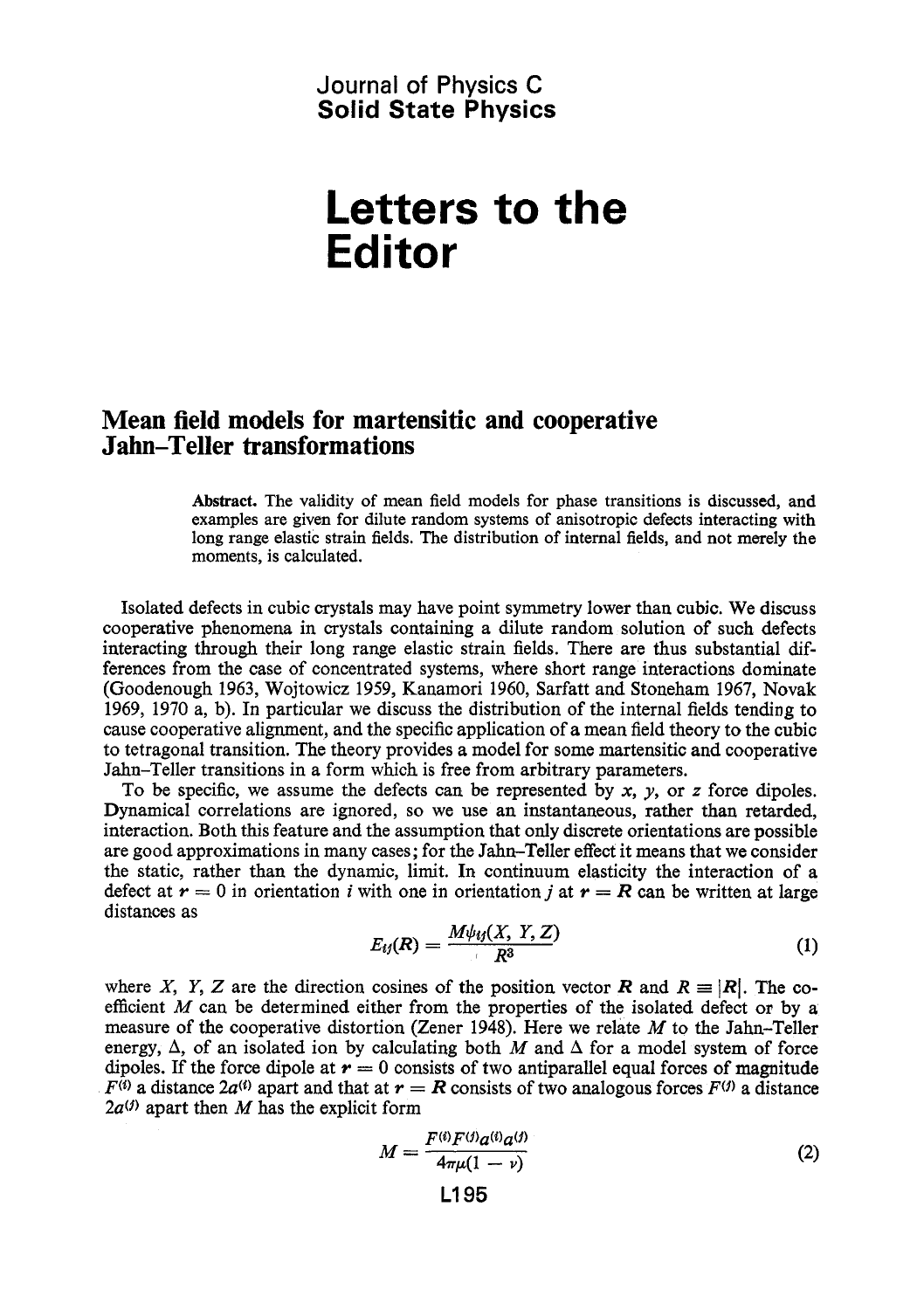#### **L196 Letters to the Editor**

where repeated indices are *not* summed,  $\mu$  is the shear modulus and  $\nu$  is Poisson's ratio. The  $\psi_{ij}$  are given by

$$
\psi_{zz} = 15Z^4 - 6Z^2 - 1 + 4\nu(1 - 3Z^2)
$$
  

$$
\psi_{xz} = 15X^2Z^2 - 3X^2 - 3Z^2 + 1
$$
 (3)

other  $\psi_{ij}$  can be found by symmetry.

We now calculate the distribution of  $\epsilon_{ik}$ , the difference in energy for a defect in the *<sup>i</sup>*and *k* orientations, using the 'statistical method' (Stoneham 1969 reviews this approach). The method assumes that  $\epsilon_{ik}$  is simply the sum of terms from each of the other defects in the crystal and that the distribution of defects in space and in orientation may be expressed in terms of a pair distribution function  $p(R, j)$ . A low concentration assumption is implicit since only one defect should occupy each site. If  $\epsilon_{ik}(R, j) \equiv E_{ij}(R) - E_{kj}(R)$  and  $\rho$  is the total density of defects per unit volume, then the distribution of  $\epsilon_{ik}$  is

$$
I(\epsilon_{ik}) = \frac{1}{2\pi} \int_{-\infty}^{\infty} \exp\left(ix\epsilon_{ik} - \rho J(x)\right) dx \tag{4}
$$

$$
J(x) = \sum_{j} \int d^{3}R \ p\ (R, j) \ \{1 - \exp(-ix \epsilon_{ik}(R, j))\}
$$
 (5)

These results simplify enormously if we assume that  $p(R, j) = f_j$ , the fraction of defects in state *j*. The degree of alignment along, say, the *z* axis is measured by  $(f_z - \frac{1}{3}) \equiv f$ , and we may compute the distribution  $I_{xz}$  as a function of f. These results are directly relevant to the mean field theory. Specifically,  $I_{xz}$  is Lorentzian  $[I \simeq {\delta^2 + (\epsilon - \bar{\epsilon})^2}^{-1}]$  in our approximations, with a width

$$
2\delta = M\rho \Big\{ \left( \frac{4}{3} + f \right) \frac{\pi}{6} \int_{4\pi} d\Omega \left| (\psi_{xz} - \psi_{zz}) \right| + \left( \frac{2}{3} - f \right) \frac{\pi}{6} \int_{4\pi} d\Omega \left| (\psi_{xy} - \psi_{zy}) \right| \Big\}
$$
  
=  $M\rho$  (19.193 - 0.047f) (6)

and a shift, which gives the mean field

$$
\begin{aligned} \bar{\epsilon} &= f M \rho \, \left\{ -\frac{1}{2} \int_{4\pi} \mathrm{d}\Omega(\psi_{xz} - \psi_{zz}) \ln \left| (\psi_{xz} - \psi_{zz}) \right| \right\} \\ &= +3.717 \, \rho M f \end{aligned} \tag{7}
$$

in which we use  $v = \frac{1}{3}$ . It is clear that the fluctuations in the internal field are always much larger than the mean field, even when there is a high degree of alignment  $(f \simeq \frac{2}{3})$ .

For completeness we summarize the result of a mean field calculation, despite the limitations of its validity. We find that *(a),* the transition occurs at **a** temperature  $kT<sub>c</sub> = 0.9026$  *pM*, linear in *M* and in the defect concentration, and that *(b)*, a latent heat 0.234 pMper defect, so that this is **a** first order transition in which *f* changes discontinuously in the transition. The defect 'strength' parameter  $M$  can be related to  $\Delta$ , the Jahn-Teller energy per defect, in appropriate cases. If *a* is the nearest neighbour distance then  $M = \frac{1}{16} \Delta a^3/(1 - v)$ . In other cases, other definitions of *M* are appropriate. Thus Zener (1948) related the critical tempaerture to the difference between the instantaneous and static compliances of the system. To give orders of magnitude, if  $\Delta \simeq 1$  eV,  $\nu = \frac{1}{3}$ ,  $a = 2$  Å and a fraction  $10^{-2}$  of sites are occupied then  $T_c \simeq 10$  K, and the latent heat  $\approx$  4. 10<sup>5</sup> erg cm<sup>-3</sup>. However, in view of the doubts about mean field theory, these results should be regarded with caution. Cooperative behaviour has been seen for electric dipoles in similar circumstances by Fiory (1969). However it is by no means clear,